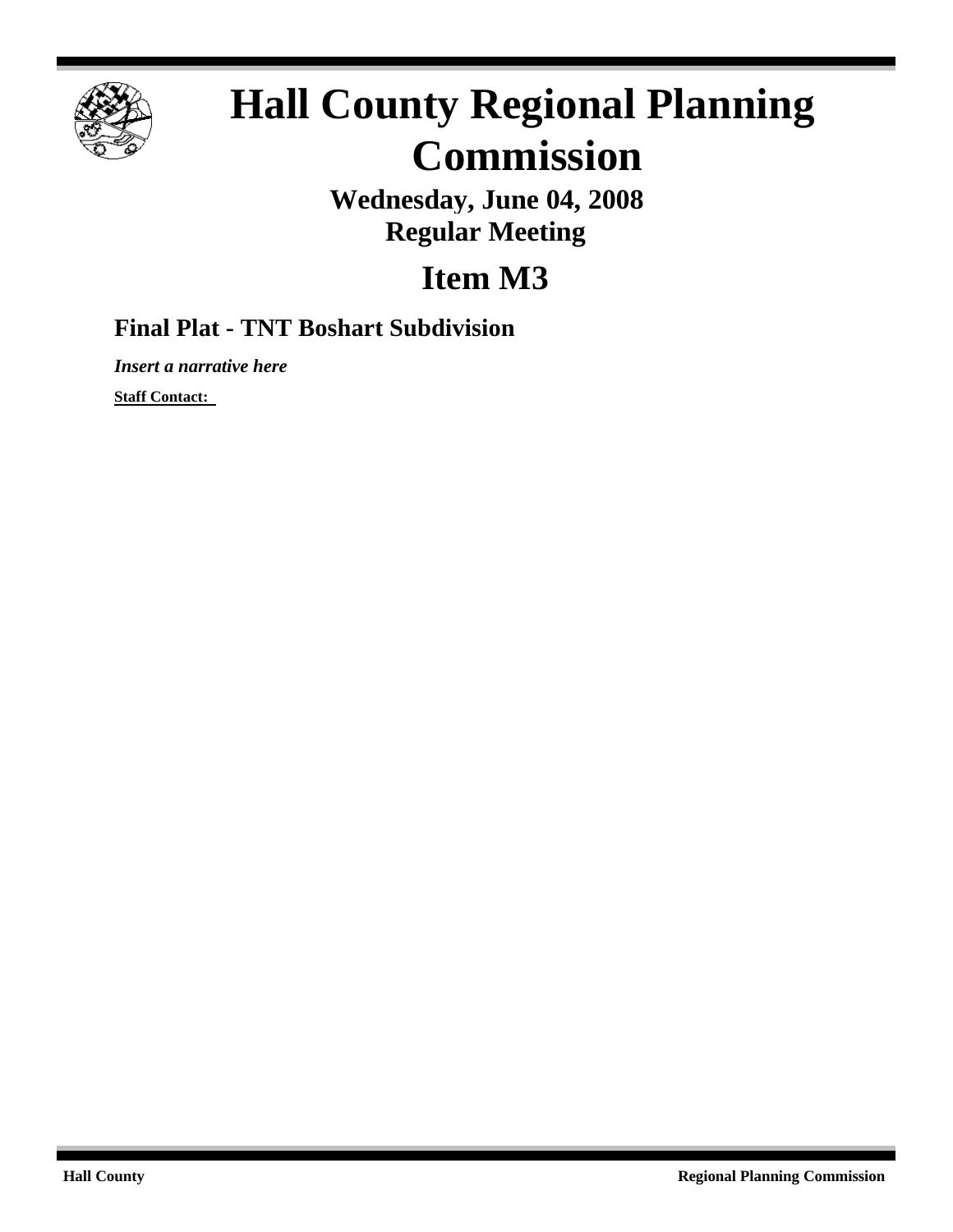May 19, 2008

Dear Members of the Board:

## **RE: Final Plat – TNT Boshart Subdivision**

For reasons of Section 19-923 Revised Statues of Nebraska, as amended, there is herewith submitted a final plat of TNT Boshart Subdivision, located North of Abbott Rd., and South of White Cloud Rd., in Hall County, Nebraska.

 This final plat proposes to create 1 lot on a tract of land, comprising a part of Lot One (1) in the West Half (W1/2) of the Northwest Quarter (NW1/4) Section Twenty Seven (27) Township Twelve (12) North, Range Twelve (12), West of the  $6<sup>th</sup>$  P.M., in Hall County, Nebraska.

You are hereby notified that the Regional Planning Commission will consider this final plat at the next meeting that will be held at 6:00 p.m. on June 4, 2008 in the Council Chambers located in Grand Island's City Hall.

Sincerely,

Chad Nabity, AICP Planning Director

cc: County Clerk County Attorney County Public Works Director County Building Director Manager of Postal Operations Jacob H. Ripp

This letter was sent to the following School Districts 1R, 2, 3, 8, 12, 19, 82, 83, 100, 126.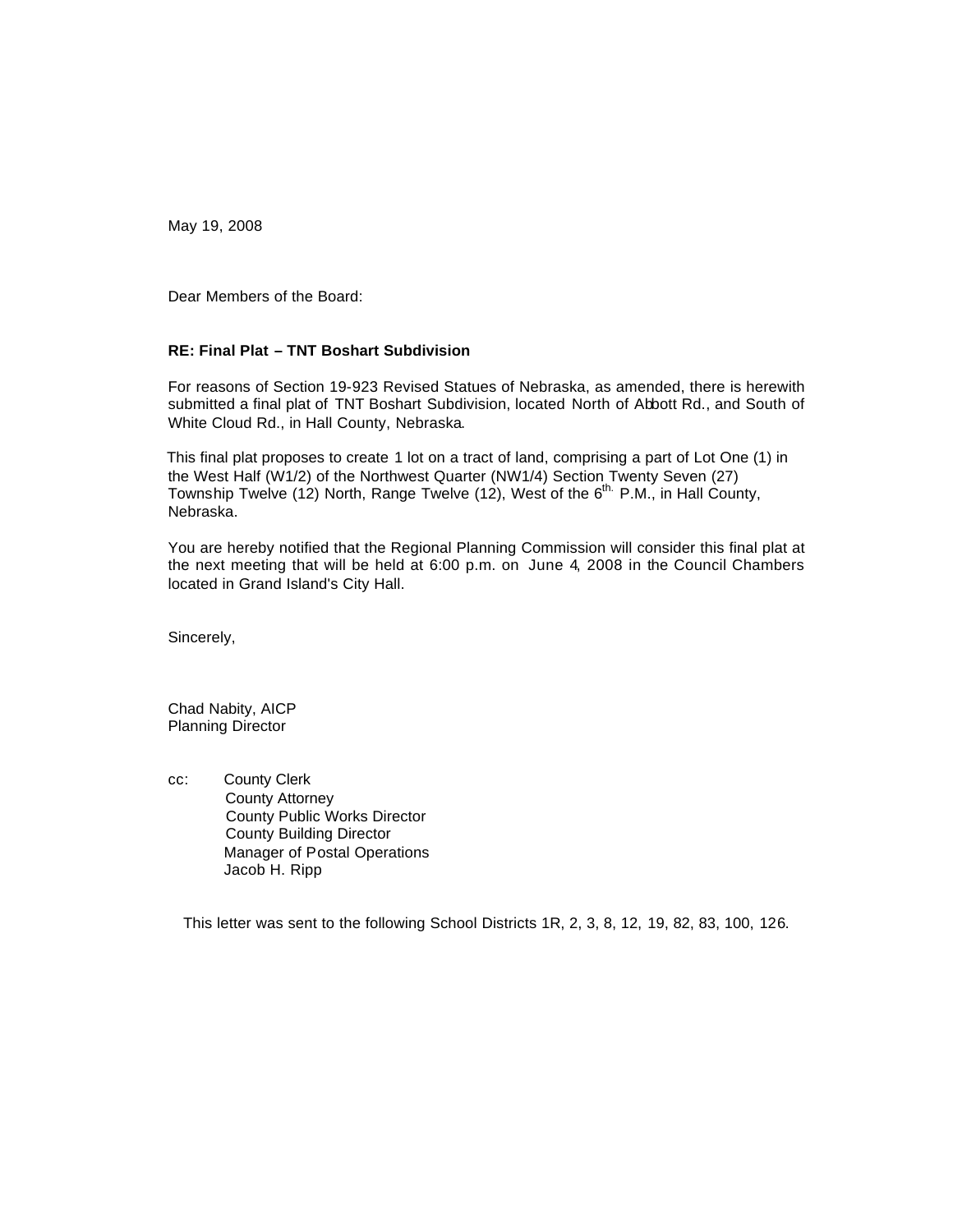